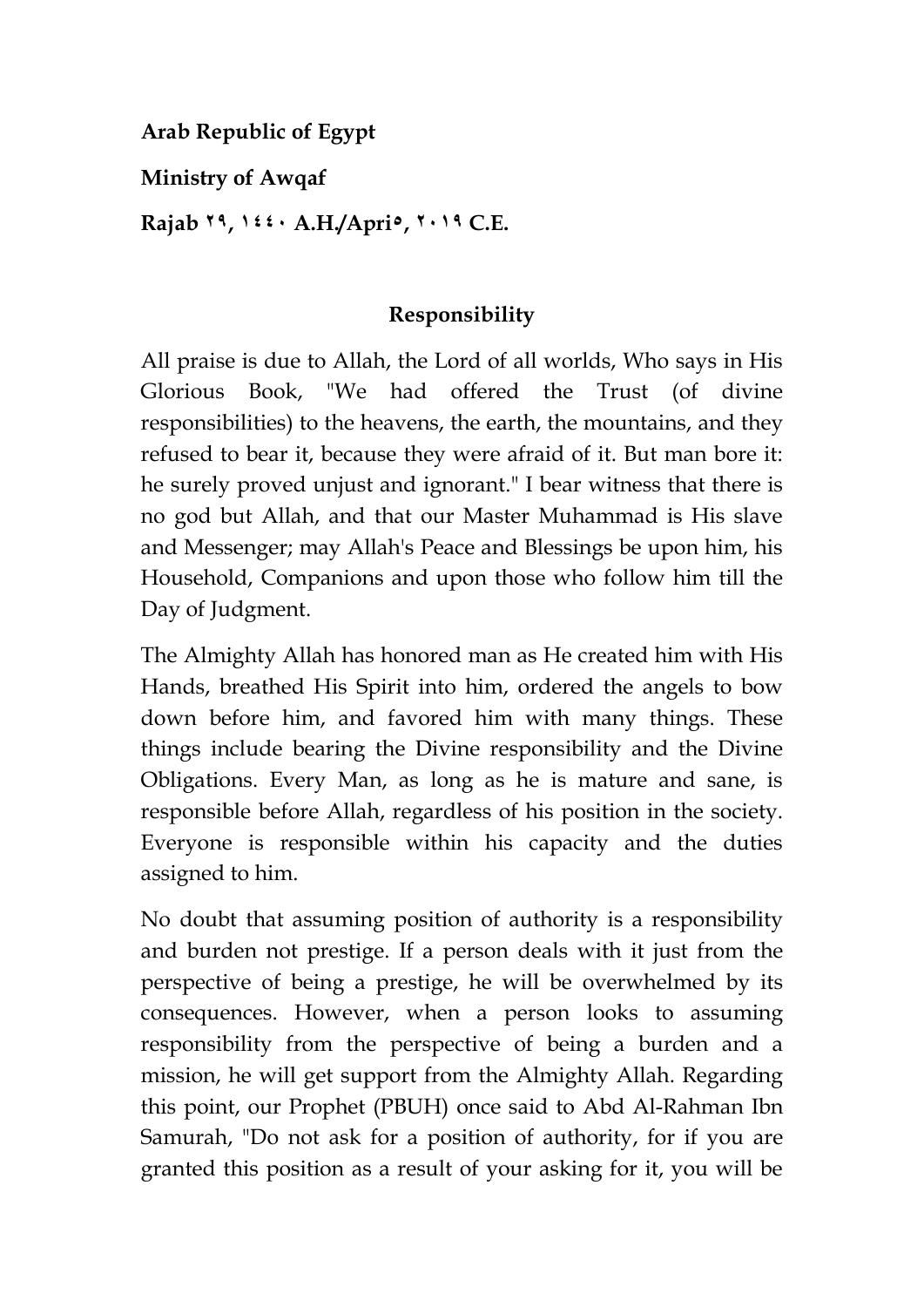left alone (without God's help), and if you are granted it without making any request for it, you will be helped (by God in the discharge of your duties). Abu Dharr also reported, "I said to Messenger of Allah 'Why do you not appoint me to an (official) position?'" He (PBUH) patted me on the shoulder with his hand and said, "O Abu Dharr, you are a weak man and it is a trust and it will be a cause of disgrace and remorse on the Day of Resurrection except for the one who takes it up with a full sense of responsibility and fulfills what is entrusted to him."

Responsibility has many forms, and these include: Family responsibility. Family plays a great role in the stability and cohesion of the society. It is the core of the society and its first defensive line. Parents are the ones responsible before Allah for the cohesion and stability of the family through fulfilling their duties.

Islam set out these duties and specified the responsibilities of every member of the family. The Prophet (PBUH) said, "Everyone of you is a guardian and everyone of you is responsible (for his wards). A ruler is a guardian and is responsible for his subjects; a man is a guardian of his family and responsible for them; a wife is a guardian of her husband's house and she is responsible for it, a slave is a guardian of his master's property and is responsible for that. Beware! All of you are guardians and are responsible for your wards." The success of the family and its stability are based on the performance of rights and responsibilities by each member, and the avoidance of any negligence.

Duties among members of the family are mutual and complementary ones: rights alongside duties, and mutual respect. Each member has to perform his duties with love, affection and honesty. One who falls short or neglect his duties shall be held accountable before the Almighty Allah, Who will question him whether observant or negligent of these duties? The Prophet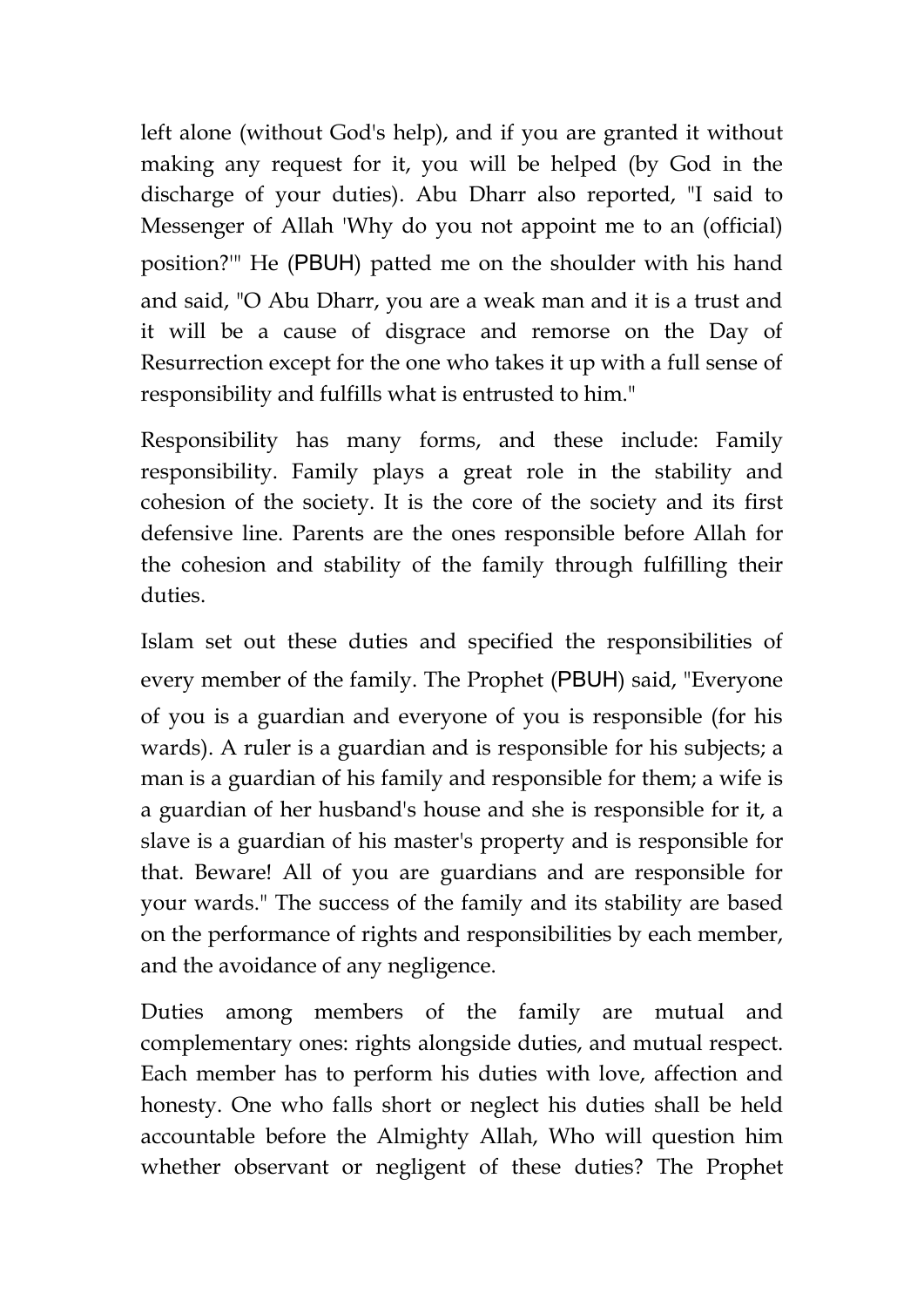(PBUH) said, "Indeed Allah will question every person about his the responsibilities assigned to him: had he been observant or negligent? Even Allah will ask man about his family" The Prophet also says, "Neglecting one's own dependents is a reason enough for a man to be held sinful."

Another type of responsibility is the responsibility of one's job. In that case, the greater the position entrusted to a person, the harder the responsibility will be. Furthermore, the wider the scope of this responsibility, the more qualifications are demanded. The most important qualifications are: competence, experience, honesty and the ability to perform the requirements of this responsibility, as such person will be held accountable before himself, people and before Allah Who will question him about this authority. The Prophet (PBUH) says, "He who assumes an authority over ten persons and more, will come before Allah on the Day of Judgement with his hands chained to his neck. It is then either his fulfillment of his duties will free him, or that his sin destroys him."

Anyone who assumes an authority over people or assumes any position must realize that he has to do well, fear Allah and realize the gravity of public money. So he needs to act according to the limits of his job and avoid consuming unlawful earnings under any name.

Meanwhile, we stress that an official should not show indifference or pays no attention to monitor all details of the work, even the slightest ones. Neglecting something which seems trivial, may lead to dangerous consequences. It is necessary to understand that to trusting people does not mean to stop monitoring their work, and monitoring people's work does not means the lack of thrust.

Also, every official within the capacity of his responsibilities is required to choose strong and honest assistants. He has to choose the most competent and efficient. If an official appointed a person as a leader of a group when there is someone who is more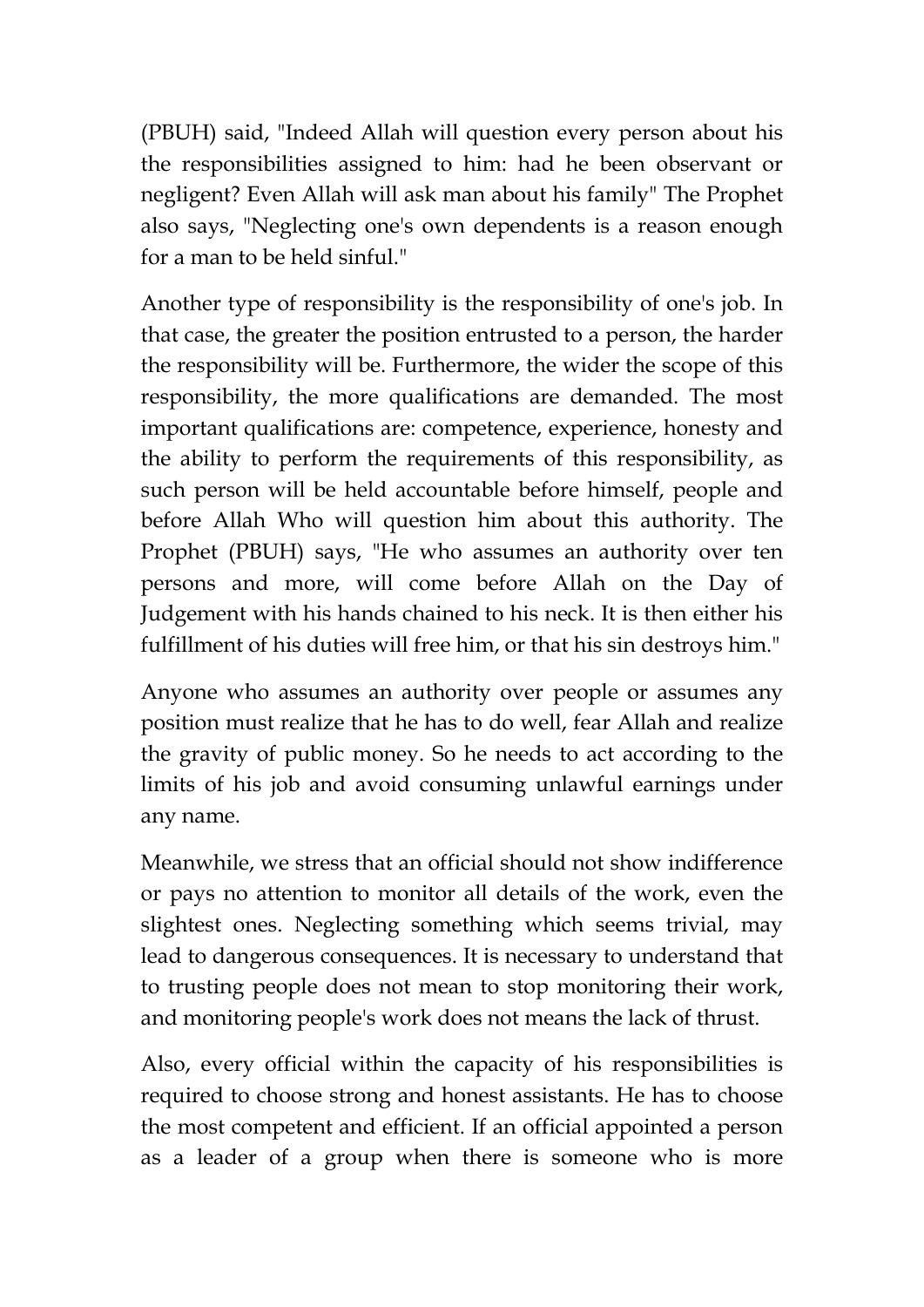competent, then he is unfaithful to Allah, His Messenger, nation and the responsibility he bears.

**Another form of responsibility is the societal responsibility**: Islam has established societal norms through which people enjoy a secure, and stable life, blessed with affection, respect, solidarity and social cohesion, on the basis of equality among all human beings, so that the society as a whole becomes one body.

An observer of people's lives will see the poor who lacks what relives his hunger, the patient who lacks medicine, along with widows, orphans, the weak, and the defendant who have no one to care for them. To fulfill the needs of all those is a societal, religious and national responsibility, or even a collective obligation, that is if some has fulfilled it, all others will be relived of. But if all people have neglected it, they all will be sinful. The Prophet (PBUH) said, "He is not a believer who spends his night full, while his neighbor is hungry and he knows of him."

The Prophet (PBUH) has shown great care to this social responsibility, to the extent that he declared that fulfilling people's needs are given priority to performing *'Itikaf* in his (PBUH) mosque. In this regard, Abu Said Al-Khudari (Allah be pleased with him) said: " While we were traveling along with the Messenger of Allah a man came to him on his she camel, and began to ride it to the right and left. The Messenger of Allah (PBUH) said he who has a spare riding beast should give it to him who has no riding beast; and he who has surplus equipment should give it to who has no equipment. We thought that none of us had a right in surplus property." He (PBUH) also said: "The most beloved people to Allah are those who are most beneficial to the people. The most beloved deed to Allah is to make a Muslim happy, or to remove one of his troubles, or to forgive his debt, or to feed his hunger. That I walk with a brother to fulfill his need is more beloved to me than that I seclude myself in this mosque in Medina for a month. Whoever swallows his anger, then Allah will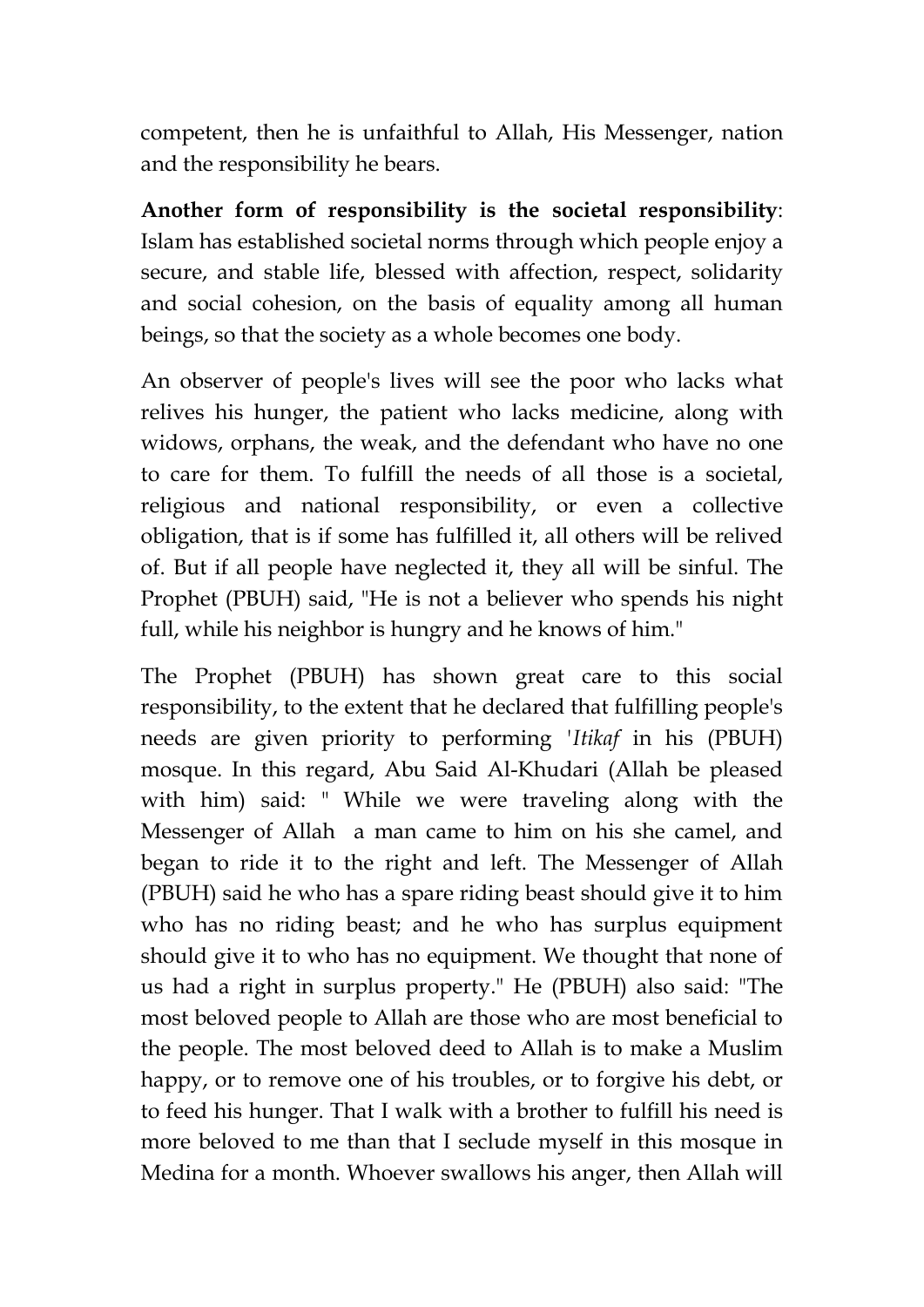conceal his faults. Whoever suppresses his rage, even though he could fulfill his anger if he wished, then Allah will secure his heart on the Day of Resurrection. Whoever walks with his brother to fulfill his need until he secures it for him, then Allah the Exalted will make his footing firm across the bridge on the day when the footings are shaken."

He (PBUH) was also keen on following his companions on this point to assure that they used to fulfill each other's need. It is reported that he (PBUH) once said: " Who amongst you is fasting today? Abu Bakr said: I am. He (again) said: Who amongst you followed a funeral procession today? Abu Bakr said: I did. He (the Prophet) again said: Who amongst you served food to the needy? Abu Bakr said: I did. He (again) said: Who amongst you has today visited the sick? Abu Bakr said: I did. Thereupon Allah's Messenger said: Anyone in whom (these good deeds) are combined will certainly enter paradise."

National responsibility is one of the many various forms of responsibilities; our country has due rights on us, and we shoulder great responsibility towards it so as to help it achieve progress and development. In this vein, the Prophet (PBUH) educated his companions to sacrifice their souls and properties for their countries and their sacredness, declaring this as Jihad in the Cause of Allah; a point which is crystal clear in the fact that Allah, the Almighty, has declared that those who sacrifice their souls in defense of their religion and countries are of higher rank; He, Most High, says: " Surely Allah has bought of the believers their persons and their property for this, that they shall have the garden; they fight in Allah's way, so they slay and are slain; a promise which is binding on Him in the Taurat and the Injeel and the Quran …"

National responsibility requires that one should construct his country and make it a developed and advanced one through giving precedence to the public interest to the private one, unification of efforts, casting off conflicts, avoidance of discord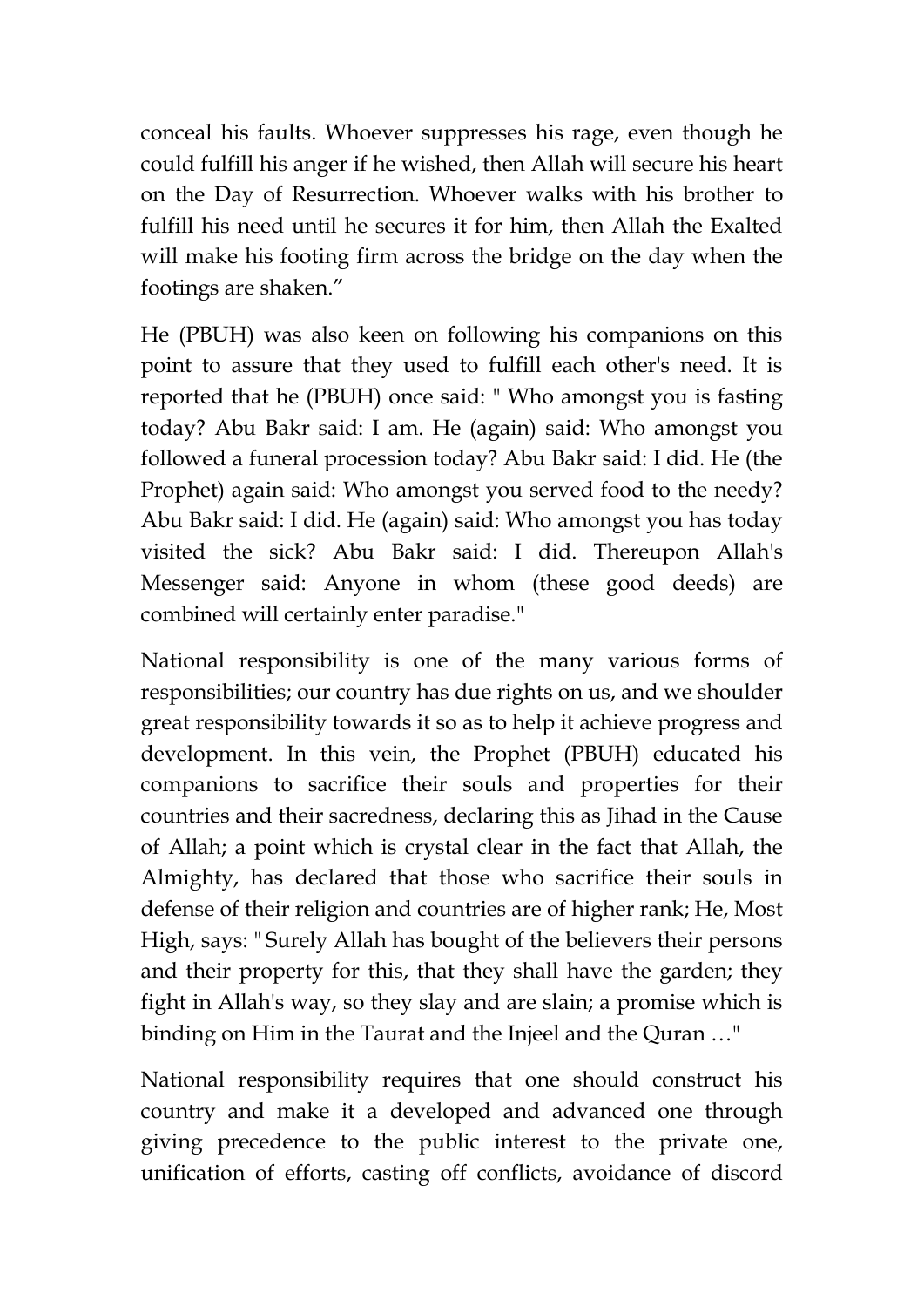and to act as if we all are but one man- which is the true meaning of the Saying of Allah: " And hold fast by the covenant of Allah all together and be not disunited …" and "do not quarrel for then you will be weak in hearts and your power will depart …"

We all should be fully aware of the fact that a Day will certainly come when we all be addressed with the Saying of Allah, "And stop them, for they shall be questioned." Also, let us ponder over the Saying of Allah, the Almighty, "On that day you shall be exposed to view-- no secret of yours shall remain hidden"- be it a minor or major sin-; a point which is proofed by the Saying of Allah, the Almighty, "O my son! surely if it is the very weight of the grain of a mustard-seed, even though it is in (the heart of) rock, or (high above) in the heaven or (deep down) in the earth, Allah will bring it (to light); surely Allah is Knower of subtleties, Aware;"

This is my speech to you, and I ask Allah to forgive me and you.

All praise is due to Allah, Lord of the Worlds; I bear witness that there is no God deserved to be worshipped but Allah, and that Muhammad is His slave and Messenger; may Allah's Peace and Blessings be him, his family, his companions and those who follow them to the Day of Judgment.

Muslim brothers:

Within few hours, we shall receive one of the seasons of good, blessing and obedience, that is, the blessed month of *Sha'baan* in which deeds are taken up to Allah, Most High, which is why Prophet Muhammad (PBUH) used to offer more acts of worship and obedience in it. For example, he (PBUH) used to fast most of the days of that month, to the extent that his companions asked him about the reason behind that. Usama Ibn Zayed (Allah be pleased with him) said: "I said: 'O Messenger of Allah, I do not see you fasting any month as much as Sha'aban.' He said: 'That is a month to which people do not pay much attention, between Rajab